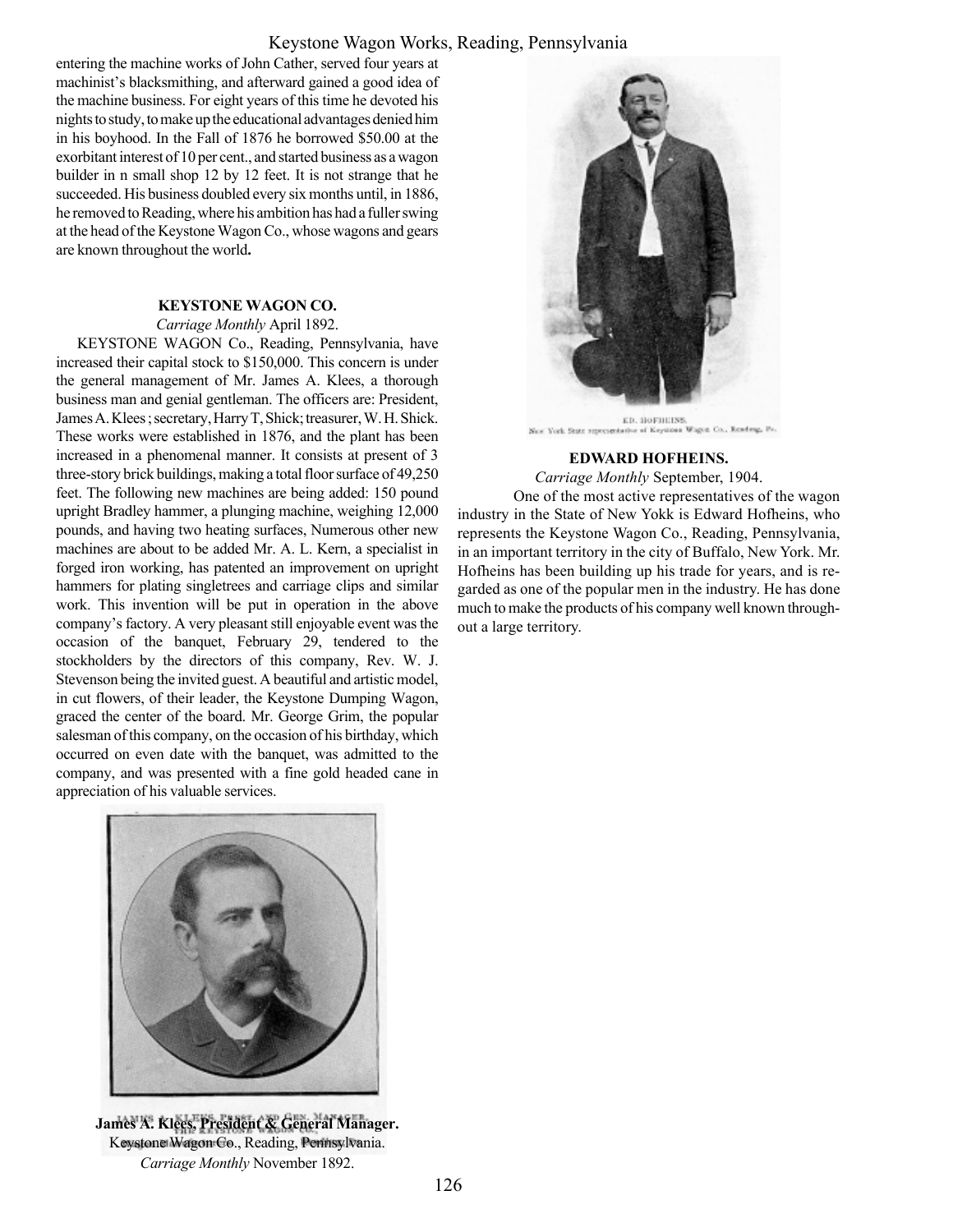

HALF-INCH SCALE

## Plate No. 668. HEAVY BUSINESS WAGON.

Built by Keystone Wagon Co., Reading, Pennsylvania. Carriage Monthly February 1903 page 364

The length of this body is nearly 10 feet without the foot board; depth of sides, 21½ inches without the side boards, and depth of riser including thickness of seat board. The construction represents the highest quality of workmanship. The timber used is of the very best. All panels are recessed; the body riser is molded, and there is a molding across the front, including the striping. This makes a very attractive finish. The construction of the gear is similar to most gears, being well ironed and having heavy pole futchels. The usual platform wagon springs and Sarven patent wheels are used.

Painting--All panels, including seat panels, deep green, striped and scrolled white and pale green; all moldings black. Gear, deep green, striped black and white. Other prevailing colors are various shades of carmine for body and gear, lined and scrolled with black and shaded with deep Indian red.

Finish--Foot-board stays, side-board stays, brake lever, brake rod, axle centers all black, side handles brass and chain on rear gate.

Also published in Hitch Wagons for City Driving and More by the Carriage Museum of America.

Keystone Wagon Works-The Keystone Wagon Works, Reading, Pennsylvania, were originally established in 1890, and subsequently incorporated in 1899. Their capacity is 5,000 vehicles annually. Of the present output carriages represent 50 per cent., and wagons 50 per cent. The officers are Nathaniel Ferguson, president; John Hendel, secretary and treasure; G. W. Biehl is general manager. Carriage MonthlyApril 1904. See ad Vehicle Dealer May 1902 & February 1903. Carriage Dealers Journal 1900 page 69.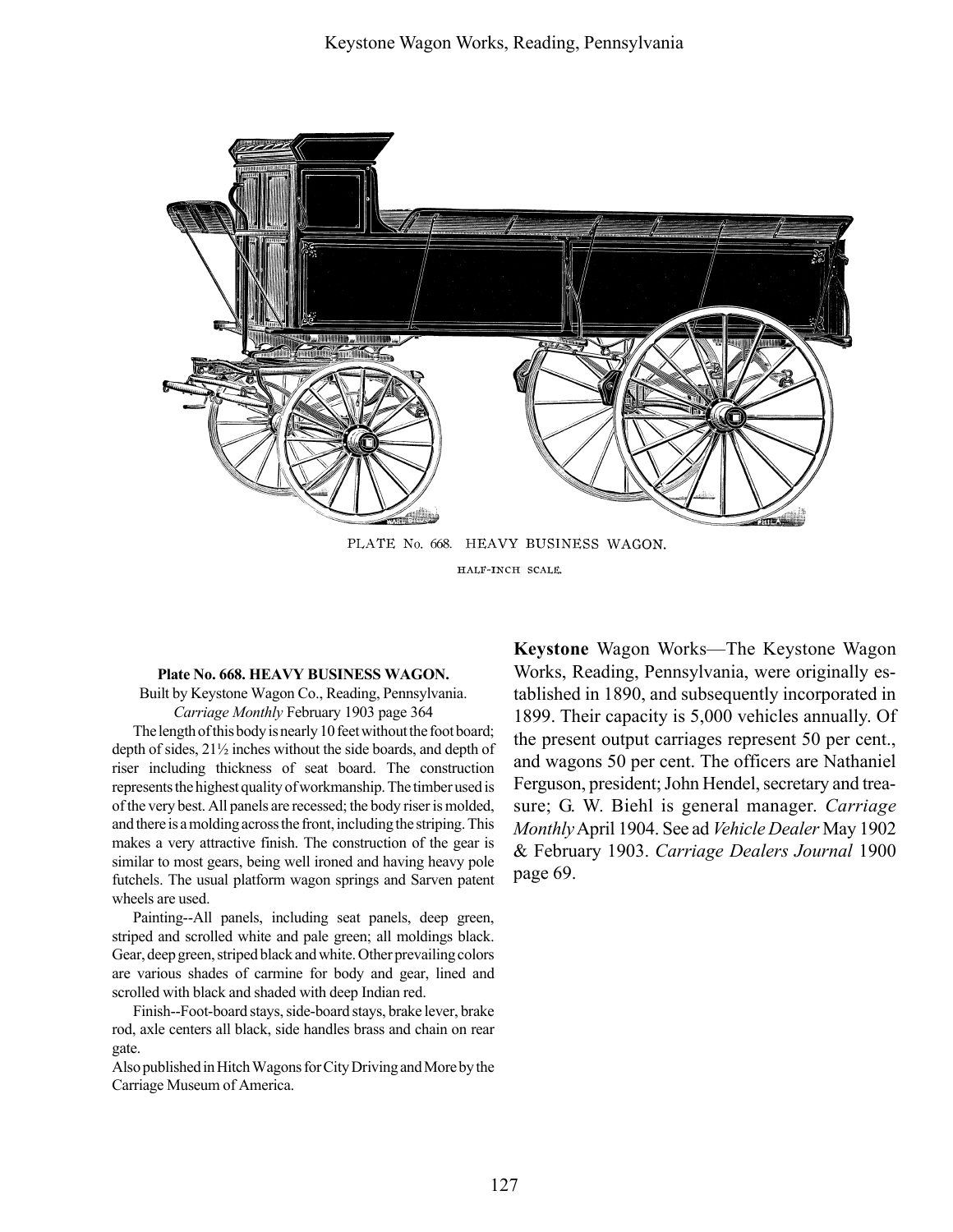Keystone Wagon Works, Reading, Pennsylvania TA KA

Plate No. 990 MODERN STANHOPE, SUSPENDED ON TWO SPRINGS. Built by Keystone Wagon Works, Reading, Pennsylvania. Carriage Monthly August 1906.



PLATE No. 1257. THREE-SPRING DELIVERY WAGON. BUILT BY KEYSTONE VEHICLE CO., READING, PA.

Plate No. 1257. THREE-SPRING DELIVERY WAGON. Built by Keystone Vehicle Co., Reading, Pennsylvania. Carriage Monthly October 1909.